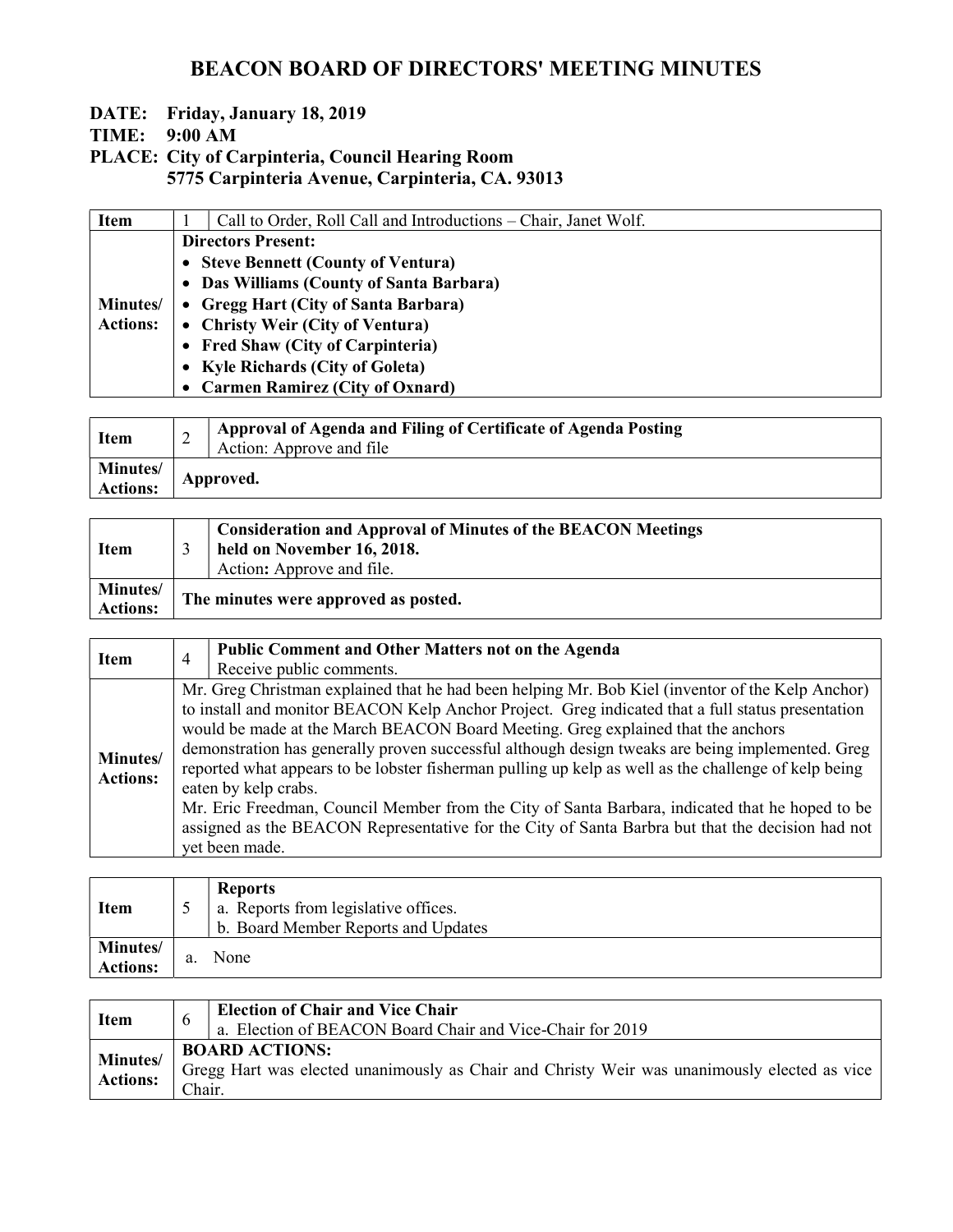# BEACON BOARD OF DIRECTORS' MEETING MINUTES

### DATE: Friday, January 18, 2019

TIME: 9:00 AM

PLACE: City of Carpinteria, Council Hearing Room

5775 Carpinteria Avenue, Carpinteria, CA. 93013

|                  |                                                                                     | <b>Auditor Controller's Recommended Actions</b>                                          |
|------------------|-------------------------------------------------------------------------------------|------------------------------------------------------------------------------------------|
| <b>Item</b>      |                                                                                     | a. Receive and file the Fiscal Year 2018-2019 Unadjusted Budget-to-Actual report for the |
|                  |                                                                                     | year-to-date period ending December 31, 2018 (Exhibit 1).                                |
|                  | Mr. Carlos Maldonado of Ventura County Auditor Controllers Office presented Item a. |                                                                                          |
| <b>Minutes</b> / |                                                                                     |                                                                                          |
| <b>Actions:</b>  |                                                                                     | <b>BOARD ACTIONS:</b>                                                                    |
|                  |                                                                                     | The Board approved unanimously the Auditor Controller Recommended Action – Item a.       |

| <b>Item</b>                 | <b>King Tide Events</b><br>8                                                                                                                                                                                                                                                                                                                                                                                                                                                                                                                                                                                                                                                                                                                                                                                                                                                                               |
|-----------------------------|------------------------------------------------------------------------------------------------------------------------------------------------------------------------------------------------------------------------------------------------------------------------------------------------------------------------------------------------------------------------------------------------------------------------------------------------------------------------------------------------------------------------------------------------------------------------------------------------------------------------------------------------------------------------------------------------------------------------------------------------------------------------------------------------------------------------------------------------------------------------------------------------------------|
|                             | a. Receive presentation on King Tide events and how they can project the future.                                                                                                                                                                                                                                                                                                                                                                                                                                                                                                                                                                                                                                                                                                                                                                                                                           |
| Minutes/<br><b>Actions:</b> | The Executive Director, Brian Brennan indicated that the region was experiencing King Tide events<br>during the next few days. Bria indicated that the King Tide were an important representation of how<br>SLR impacts could look in the future.<br>Dr Jim Bailard, Technical Advisor for BEACON, provided a presentation of King Tides.<br>Director Christy Weir reported that the Ventura Beach has been closed because of coastal erosion of<br>the stairs access to the beach. Director Weir also made the connection between the modern<br>environmental movement that was triggered by the huge oil spill of 1969 occurring in the Santa<br>Barbara Channel, the Sea Level Rise issues today.<br>Director Bennett indicated that climate change initiatives need to be implemented throughout<br>BEACON's jurisdictions especially as VMT increases through Santa Barbara.<br><b>BOARD ACTIONS:</b> |
|                             | The Board received and filed the King Tide report.                                                                                                                                                                                                                                                                                                                                                                                                                                                                                                                                                                                                                                                                                                                                                                                                                                                         |